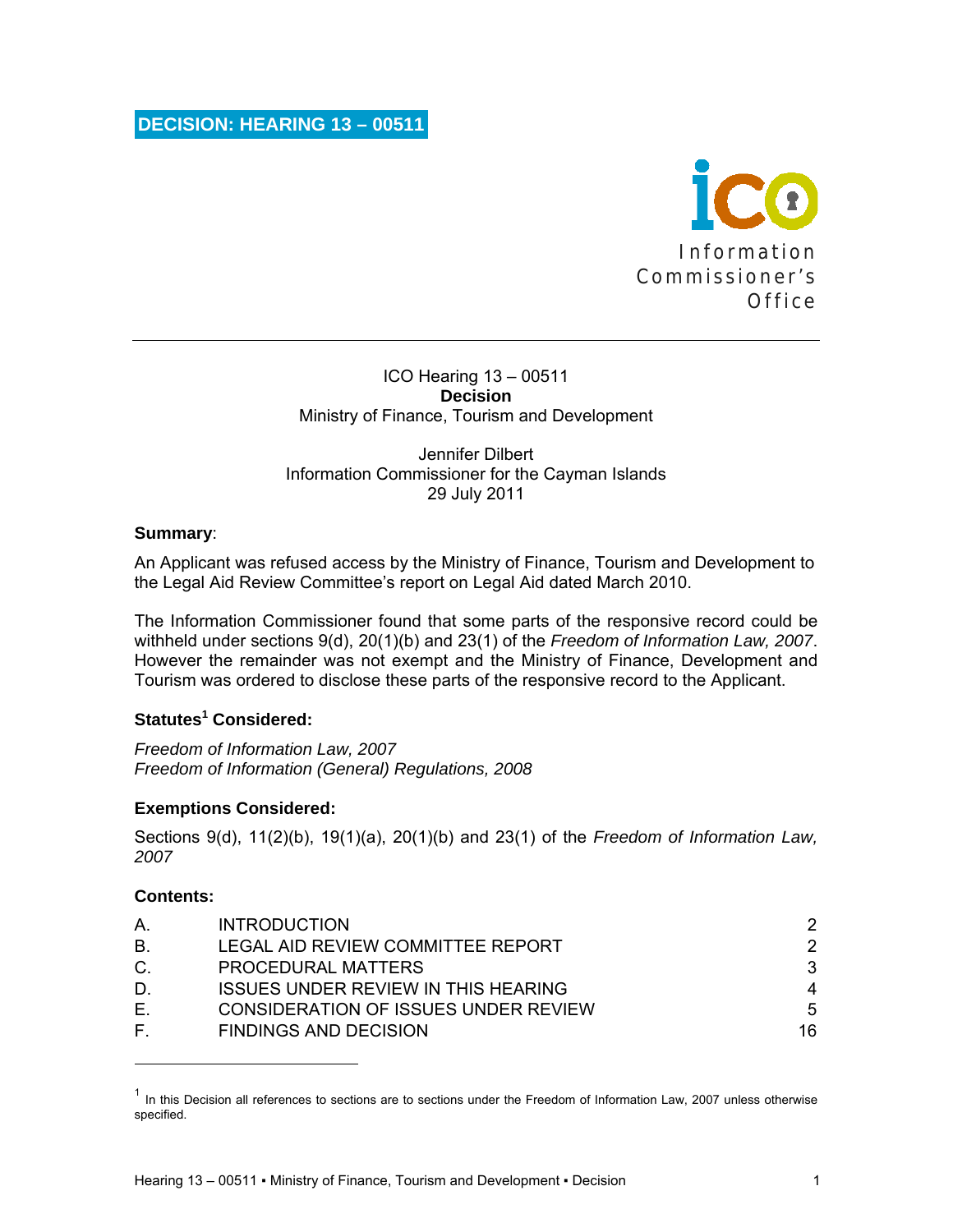## **A. INTRODUCTION**

- *[1]* On 4 March 2010, the Applicant submitted a request to the Ministry of Finance, Tourism & Development ("the Ministry") for "*A copy of the Legal Aid Review Committee's report ("the Report") on Legal Aid dated March 2010".*
- [2] On 9 April 2010, the Ministry denied access to the Report under sections 11(2)(b) and 19(1)(b) of the *Freedom of information Law, 2007 ("*FOI Law").
- [3] On 18 May 2010, the Applicant contacted the Ministry to make another request for the Report and inquired whether the matter could proceed directly to the internal review stage if the Ministry sought to withhold the Report as previously advised.
- [4] On the same day, the Information Manager ("IM") advised the Applicant that the matter could go straight to the internal review stage, but that the Ministry would provide further confirmation.
- [5] Between 13 July and 2 August 2010, the Applicant made contact with the Ministry three times to find out whether the Report could be provided. The last correspondence (on 2 August 2010) was copied to the Information Commissioner's Office ("ICO").
- [6] The ICO advised the Applicant they would investigate the matter. After several attempts to contact the Ministry to ascertain whether an internal review would be conducted, the Ministry advised on 23 August 2010 that the matter would be considered as a priority and that the Applicant would be provided with a prompt response. The Applicant was advised accordingly.
- [7] On 3 January 2011, the Applicant advised the ICO that the Ministry had still not provided a response. The ICO again contacted the Ministry on 12 January 2011 to inquire as to the status of the request.
- [8] On 25 January 2011, the Ministry's Chief Officer responded to the Applicant deferring and exempting the release of the Report under sections 11(2)(b) and 19(1)(b).
- [9] On 11 February 2011, the Applicant appealed the matter to the ICO.
- [10] An attempt was made to resolve the matter through mediation, but an amicable resolution was not found, and the matter proceeded to a formal Hearing on 10 May, 2011.

## **B. LEGAL AID REVIEW COMMITTEE REPORT**

- [11] The primary purpose of a legal aid system is to provide the services of an attorney-at-law to a person who is unable to afford one. The legal aid system should promote justice on the basis of equal opportunity for all its citizens. The Cayman Islands have had a legal aid system in place for the past 32 years.
- [12] The Legal Aid Review Committee ("LARC") was appointed on 3 December 2009 by the Minister for Finance, Tourism and Development. The preamble to the Terms of Reference for this Committee states: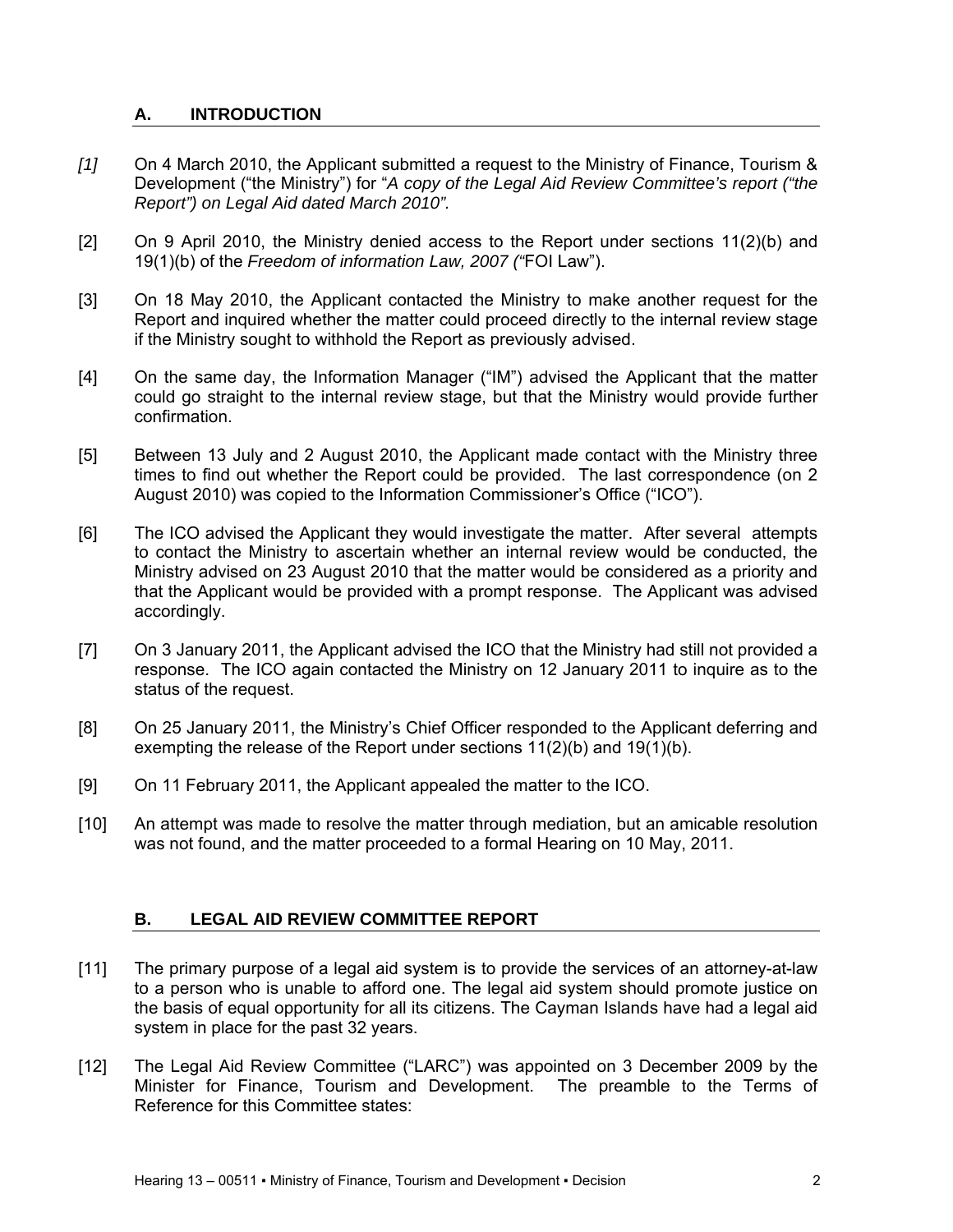"In response to the Law Reform Commission Review of the system of free legal aid in September 2005 and final report in July 2008 local attorneys A. Steve McField and Theresa Pitcairn made a proposal to the Government to set up an independent Legal Services Office to provide legal aid. The Government accepted that proposal which was further approved by the Finance committee on the 12 October 2009."

[13] The Report created by the LARC is dated 1 March 2010, and is entitled:

### THE LEGAL AID REVIEW COMMITTEE

### FINAL REPORT OF THE LEGAL AID REVIEW COMMITTEE ON THE LEGAL AID PROPOSAL SUBMITTED BY MRS. T. PITCAIRN AND MR. A.S. MCFIELD

[14] This Report is the subject of the Applicant's request and is the responsive record to be considered in this Decision. It comprises a Table of Contents, a Final Report, and eleven Appendices numbered 'A' through 'K' which contain minutes of meetings, reports from individuals and copies of various other relevant documents.

## **C. PROCEDURAL MATTERS**

- [15] The timeline of events in this appeal, as set out in the Fact Report dated 10 May 2011, indicates that it took a considerable time for this matter to come before me. This was due to repeated delays by the Ministry in dealing with the request, as discussed below.
- [16] The initial request was submitted to the Ministry by the Applicant via email on 4 March 2010. The Ministry noted in its initial response that the request was received on 22 March 2010. No explanation has been given for this delay of over 2 weeks, and so it appears that the Ministry failed to acknowledge the request within ten calendar days as specified in regulation 7(3) of the *Freedom of Information (General) Regulations 2008* ("Regulations").
- [17] The Ministry provided an initial response to the Applicant on 9 April 2010, which was 36 days after the date of the request. The Ministry thereby failed to comply with section 7(4)(a) which requires a response within 30 calendar days.
- [18] In total it took 250 days, three reminders from the Applicant and two separate interventions of the ICO for the Chief Officer to conduct an internal review and issue it to the Applicant. In this instance the Ministry failed to comply with the legal timescale in section 34(3)(b) which requires that an internal review response be issued within 30 calendar days of receipt of a request for internal review.
- [19] In particular, it is unclear why the internal review process should have taken this long, given that neither the initial decision, nor the internal review provide any detailed explanation as to why the Report was being withheld and cite only the relevant sections of the FOI Law without further explanation.
- [20] It should also be noted that it was not until the initial submission stage of this Hearing that the Ministry sought to change its reliance on the exemption in section  $19(1)(b)$  to  $19(1)(a)$ .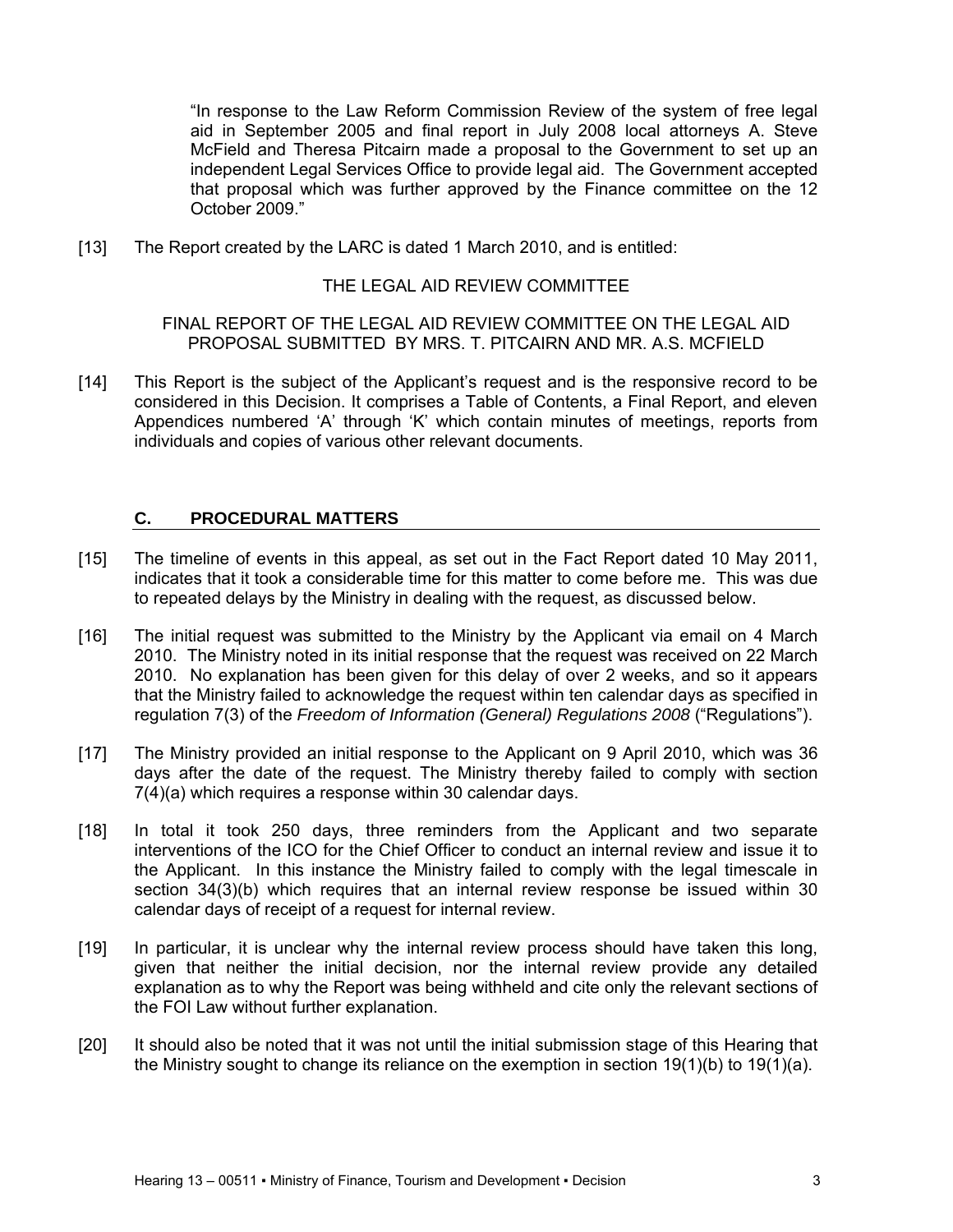[21] The severity of the procedural failures in this case lead me to question, as on a number of previous occasions, the seriousness with which the Ministry executes its duties and obligations under the FOI Law. While understandable delays will sometimes occur, the extreme length of the delays in this case, and the apparent unwillingness of the Ministry to act in a responsible way under the Law, testify to an unacceptably negligent attitude towards legal compliance with the FOI Law that can only be condemned in the gravest terms.

### **D. ISSUES UNDER REVIEW IN THIS HEARING**

- [22] The Ministry has put forward arguments as to why the exemptions it has belatedly raised after the commencement of the Hearing process, should apply. Having considered these arguments, I will accept the late change in exemptions from section  $19(1)(b)$  to  $19(1)(a)$ . However, I do so reluctantly, especially as the Ministry took over eight months to issue an internal review response and only raised the new exemption in the Hearing stage of the appeal.
- [23] As I stated in ICO Hearing Decision 9-02210, "*there is no provision in the FOI Law which would allow a [public authority] to communicate a decision, or the reasons for refusing or partially refusing access, in a piecemeal manner... Neither does the Law provide that the Information Commissioner is required to consider exemptions thus raised, although it would remain within her discretion to do so, depending on the circumstances*." The FOI Law defines clear procedural timelines for decisions, and the late application of exemptions undermines "*the timeliness, credibility and fairness of the process, and risks delaying even further the Applicant's fundamental right to access as established by the FOI Law.*" 2
- [24] Public authorities have a legal duty to consider whether any of exceptions or exemptions specified in the Law apply to the responsive record or parts thereof. Such consideration must be nuanced and precise, and should avoid a carte blanche approach whereby an exemption is automatically applied to an entire record without proper consideration of its applicability to the entire record, or without consideration of whether another exemption may apply more appropriately. I am particularly disturbed by the fact that the Report contains quite sensitive personal information, yet the Ministry did not comment on this fact.
- [25] Although I am not required to consider the application of exemptions which have not been cited by a public authority, in this instance I am concerned that some sections of the Report may be covered by additional provisions of the Law. Therefore, I feel it necessary to consider the exception in section  $9(d)$ , as well as the additional exemptions set out in sections  $20(1)(b)$  and  $23(1)$ , and apply these to the responsive record<sup>3</sup>.

<sup>2</sup> Information Commissioner's Office *Decision Hearing 9-02210* 24 March 2011 available at: http://www.infocomm.ky/pubdocs/file/March%202011/ICO%20Decision%209-02210%20CINICO%

<sup>&</sup>lt;sup>3</sup> The application of exemptions not cited by a public authority is allowed under section 42(4)(a) of the FOI Law.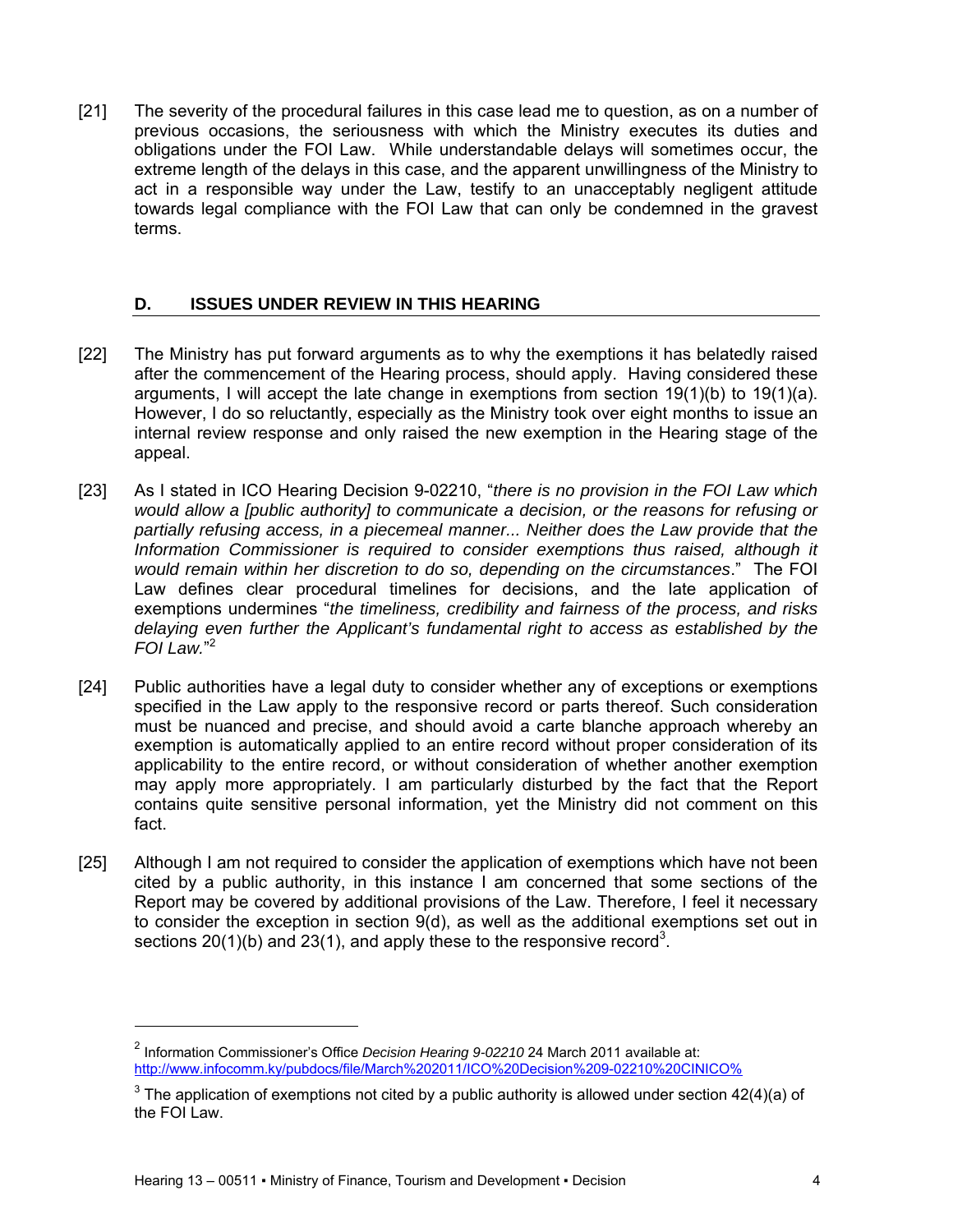- [26] Therefore, the issues to be decided in this Hearing are:
	- **1. Section 11(2)(b)** Was the Report prepared for presentation to the Legislative Assembly or for the purpose of being made available to a particular person or body, and could access therefore be deferred until the expiration of a reasonable period after its preparation for it to be presented or made available to that person or body?
	- **2. Section 19(1)(a)** Is the Report exempt as it contains opinions, advice or recommendations prepared for the proceedings of the Cabinet or of a committee thereof?
	- **3. Section 9(d) –** Is the Report (or sections of the Report) already in the public domain?
	- **4. Section 20(1)(b)** Would disclosure of the Report inhibit, or be likely to inhibit, the free and frank exchange of views for the purposes of deliberation?
	- **5. Section 23(1)** Would disclosure of the Report result in the unreasonable disclosure of personal information of any person, whether living or dead?
	- **6. Section 26(1)** If any of the above exemptions apply, then the public interest will be considered in relation to sections 19(1)(a), 20(1)(b) and 23(1).

## **E. CONSIDERATION OF ISSUES UNDER REVIEW**

## **1. Section 11(2)(b)**

- [27] The Ministry has denied access to the Report on the grounds that it is subject to section 11(2)(b). This section states:
	- *"11. ...* 
		- *(2) A public authority may defer the grant of access to a record-* 
			- *...*
			- *(b) if the record was prepared for presentation to the Legislative Assembly or for the purpose of being made available to a particular person or body, until the expiration of a reasonable period after its preparation for it to be so presented or made available to that person or body;"*
- [28] The Ministry's submission states that this exception should apply since "*the record was prepared for presentation to the Legislative Assembly."*
- [29] However, according to another part of the Ministry's submission, the members of LARC were appointed by the Minister for Finance, Tourism and Development, and the Report was "*submitted to the Finance Minister to inform Cabinet discussions regarding the accepted proposals*". No evidence has been provided in the Ministry's submission to support the its claim that the Report was created for presentation to the Legislative Assembly, or indeed to Cabinet, and the terms of reference do not offer any further clarification on this point.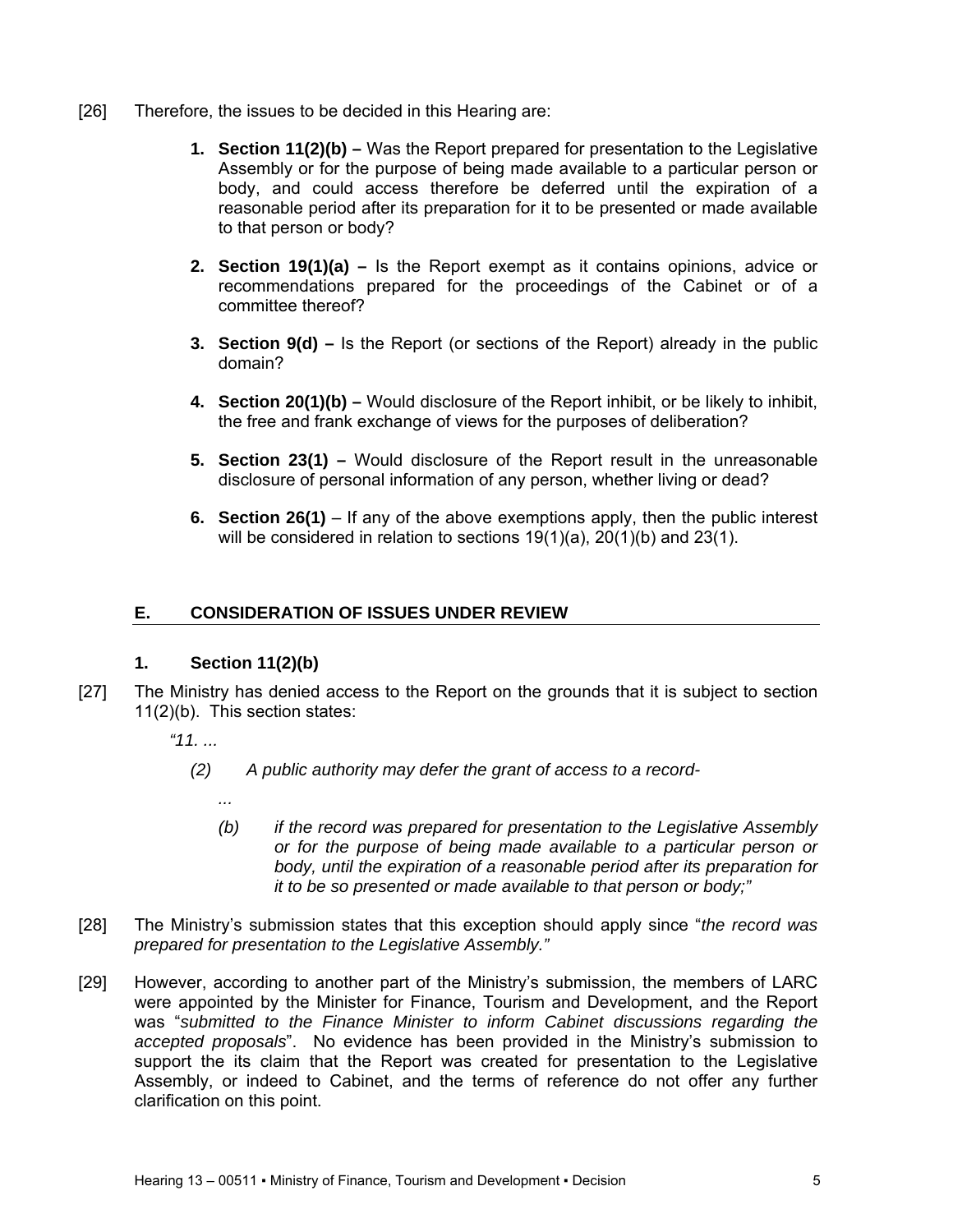- [30] Whether or not the Report was intended for presentation to the Legislative Assembly, the second part of the exception in section 11(2)(b) provides that deferment may apply "*until the expiration of a reasonable period after its preparation for it to be so presented*". In this regard, the Ministry's submission only states that "*the record has not yet been presented to the Assembly. It is the Ministry's contention that a reasonably [sic] period of time has not yet expired"*, without further details or explanation relating to the proposed time period during which the Ministry seeks to apply the exception.
- [31] The Report is dated 1 March 2010, and the Applicant requested a copy on 4 March 2010, and again on 18 May, 2010, but it was not until 25 January 2011 that the Ministry provided an internal review response. Given that it is now almost a year and a half since the date of the Report, I consider that a reasonable period of time has long since passed for the Report to be reviewed and considered by whatever body it was intended for. As a result, I am not satisfied that the Ministry has provided sufficient evidence that the exception in section  $11(2)(b)$  should apply to the Report.

## [32] **I find that the exception in section 11(2)(b) does not apply to the responsive record.**

## **2. Section 19(1)(a)**

- [33] The Ministry denied access to the requested record on the ground that it is subject to section 19(1)(a). This section states:
	- *"19. (1) Subject to subsection (2), a record is exempt from disclosure if it contains-* 
		- *(a) opinions, advice or recommendations, prepared for; ...*

*proceedings of the Cabinet or of a committee thereof.* 

- *(2) Subsection (1) does not apply to records which contain material of a purely factual nature or reports, studies, tests or surveys of a scientific or technical nature."*
- [34] As stated above, according to the Ministry's submission, the Report was created by the LARC which was appointed by the Minister for Finance, Tourism and Development. The Ministry states that the Report *"is to be tabled before the Legislative Assembly and has been submitted to the Finance Minister to inform Cabinet discussions regarding the accepted proposals*". However, in the Ministry's scant submission there is no documentation attesting to its claim that the Report was prepared to "inform Cabinet discussions".
- [35] The exemption in section 19(1)(a) is intended to protect records which would reveal the Government's deliberative processes. While it may be important to protect these types of records from disclosure to the general public, this exemption should not be used broadly and should instead be limited to the parameters set by the legislators. Simply because a record is eventually viewed by Cabinet does mean that it was "prepared" for that purpose.
- [36] I have previously been informed by the Cabinet Office that a "Committee of Cabinet" should be considered in narrow terms and refers specifically to committees made up of Cabinet members and not groups or committees that may be providing a report for Cabinet." In this instance, the Report could be considered a recommendation but, in the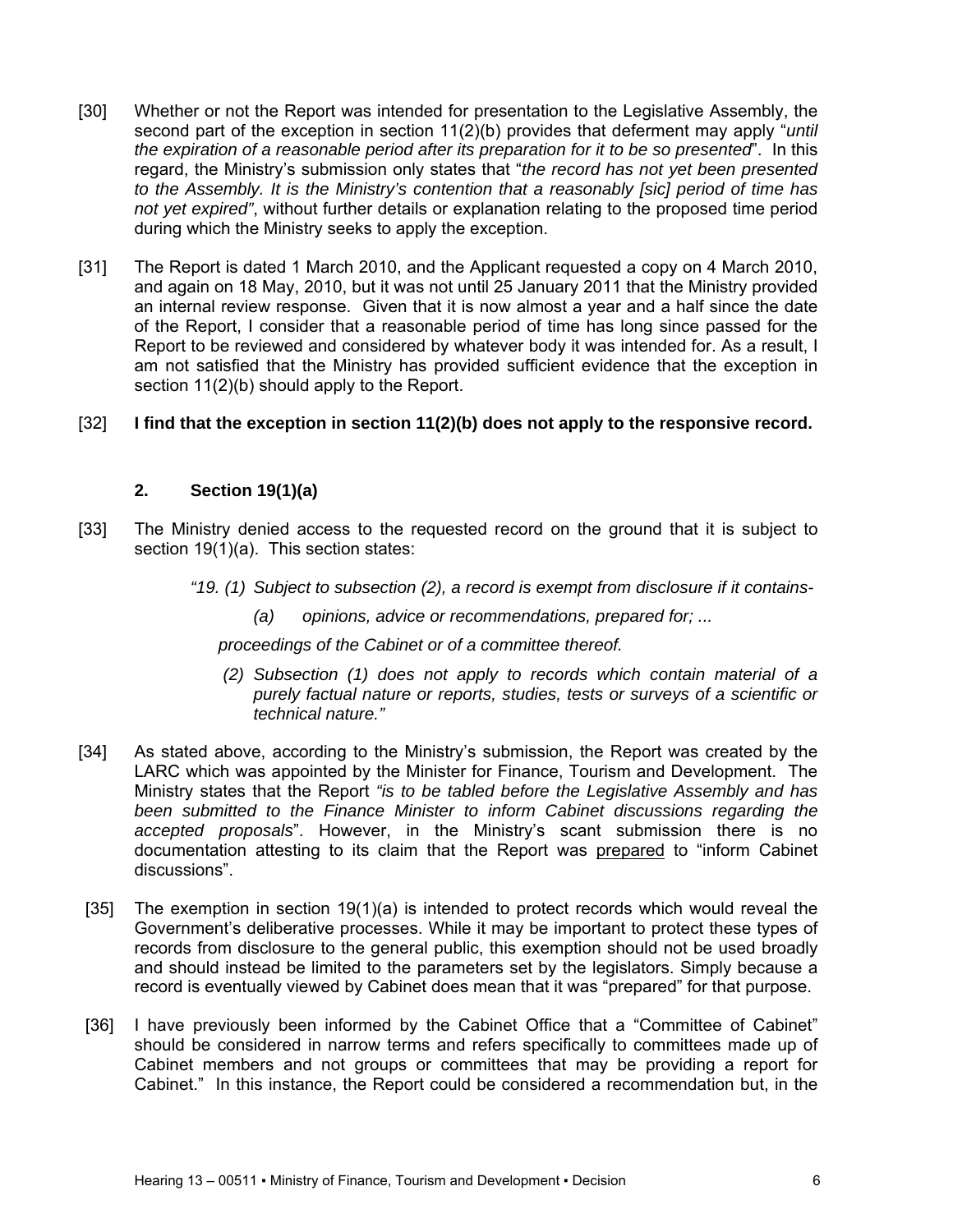absence of any substantiating evidence, I do not find that it was prepared for the proceedings of the Cabinet, or a committee thereof.

## [37] **I am satisfied that the Report is not exempt under section 19(1)(a) of the FOI Law.**

## **3. Section 9(d)**

[38] Section 9 of the FOI Law states that:

*…* 

*"9. A public authority is not required to comply with a request where-* 

*(d) if the information requested is already in the public domain."* 

[39] I note that Appendices B, C (up to and including the Legal Aid Application form), F (except the final page) and K of the Report are publicly available on the internet.

### [40] **The Ministry is therefore not required to comply with the request with respect to Appendices B, C (up to and including the Legal Aid Application form), F and K of the Report, as these are publicly available.**

[41] However, pursuant to section 49 (1)(b) the Ministry should have assisted the Applicant by advising that these sections of the Report are otherwise available, and where they could be obtained, or by providing a copy.

# **4. Section 20(1)(b)**

- [42] I shall consider the application of section 20(1)(b) to the remaining sections of the Report: i.e. the Table of Contents, Final Report and Appendices A, C (after the Legal Aid Application form), D, E, G, H, I, and J.
- [43] Section 20(1)(b) provides that:

*…* 

*"20. (1) A record is exempt from disclosure if-* 

*(b) its disclosure would, or would be likely to, inhibit the free and frank exchange of views for the purposes of deliberation;"* 

- [44] The exemption under section 20(1)(b) is a qualified exemption, which means that where a public authority finds that certain information falls within the scope of the exemption it is then required to go on to consider the application of the public interest test, as laid down in section 26(1).
- [45] In order for this exemption to apply, it would need to be demonstrated that the disclosure of the remaining sections of the Report would inhibit, or be likely to inhibit, the free and frank exchange of views for the purposes of deliberation.
- [46] I refer to the detailed consideration of the exemption in section 20(1)(b) in paragraphs 33-55 of my Hearing Decision 9-02210. From this it is clear that "*the exemption… intends to protect against disclosure which would result, with a certain degree of probability, in*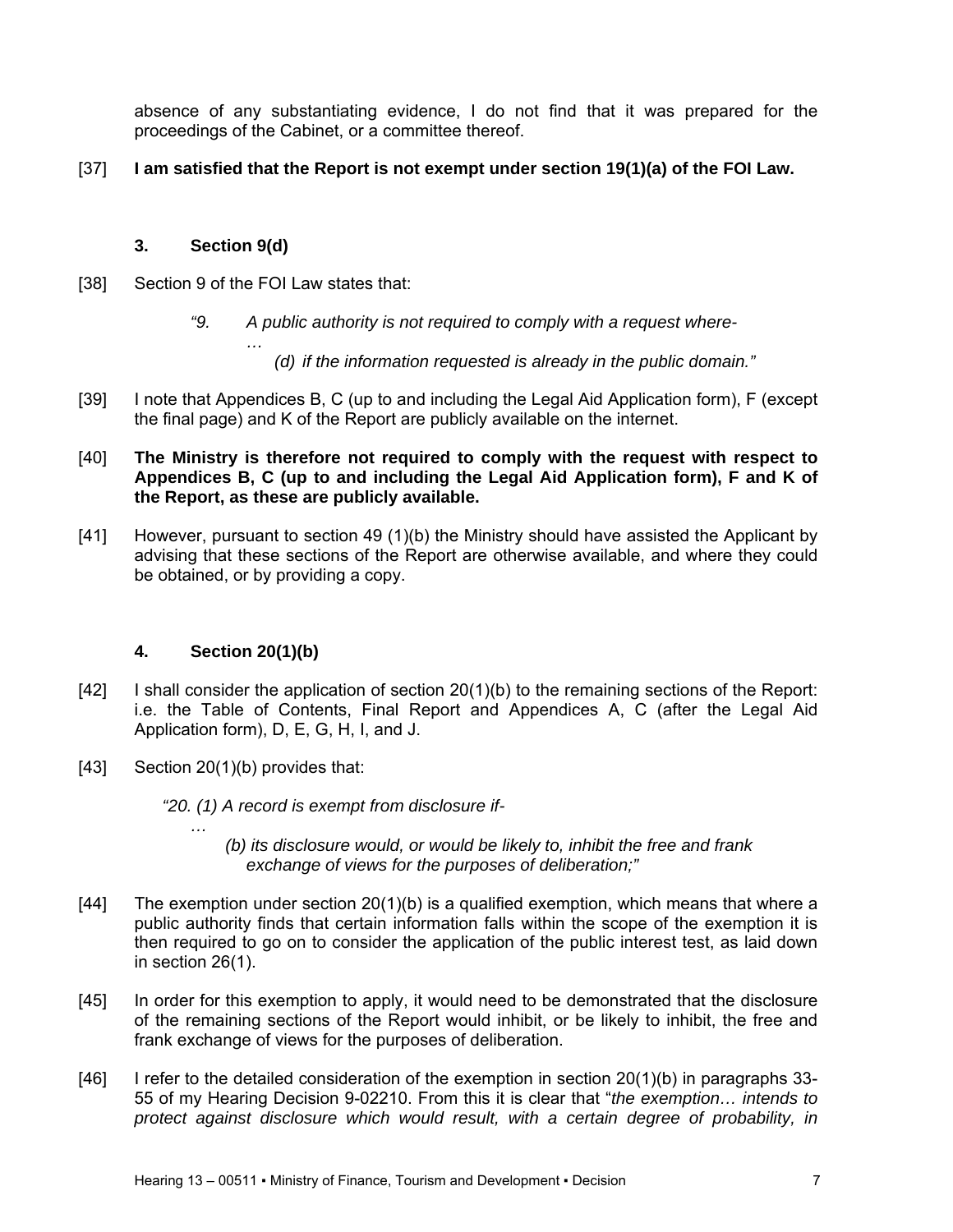restraining the unimpeded, open and honest exchange of views expressed for the *purpose of evaluating competing arguments or considerations with a view to making a decision of an issue before the public authority*."4

 **Do the below sections of the Report contain views freely and frankly expressed for the purposes of deliberation? What is the probability that disclosure of the redacted section would restrain the unimpeded, open and honest exchange of views?** 

## Table of Contents

[47] The Table of Contents contains no views or comments and is not exempt under section  $20(1)(b)$ .

## Final Report

- [48] The Final Report is the culmination of all the research and findings of the LARC's review of the proposed Legal Services Office. This Report has been prepared by the Committee after consideration of the evidence, and reviewed before being finalized. In addition, in one of the Appendices of the Report, reference is made to the establishment of the New Zealand's Public Defenders' Office and having looked at this website I note that their final report has been published online.<sup>5</sup>
- [49] However, I note that in paragraph 94 of the Final Report an excerpt of an individual's submissions on the Legal Aid Review has been included, as discussed in more detail below, I consider such submissions to be freely and frankly expressed and the individual had no expectation that such submissions would be publicly disclosed. Therefore I consider that this entire paragraph (but this paragraph solely) does contain free and frank views which would be inhibited by disclosure.
- [50] Considering the remainder of the Final Report, and in particular the fact that it was presented to the Ministry as the Committee's findings, I am satisfied that the remainder of the Final Report, does not contain views freely and frankly expressed.
- [51] Again, as considerable time has passed since the Final Report was submitted to the Ministry I consider that enough time has passed in this case to sufficiently degrade the sensitivity of the Final Report to the extent that harm envisaged by disclosure has subsided.
- [52] **I conclude that the Final Report, with the exception of paragraph 94, does not contain free and frank deliberations and that inhibition would not result, or would not likely result, from its disclosure. Therefore, the exemption in section 20(1)(b) of the FOI Law is not engaged.**

<sup>4</sup> Information Commissioner *ICO Hearing 9-02210 Decision. Cayman Islands National Insurance Company (CINICO)* 24 March 2011 para 39 http://www.infocomm.ky/appeals.php

<sup>5</sup> http://www.lsa.govt.nz/about-us/legal-services/public-defence-service.php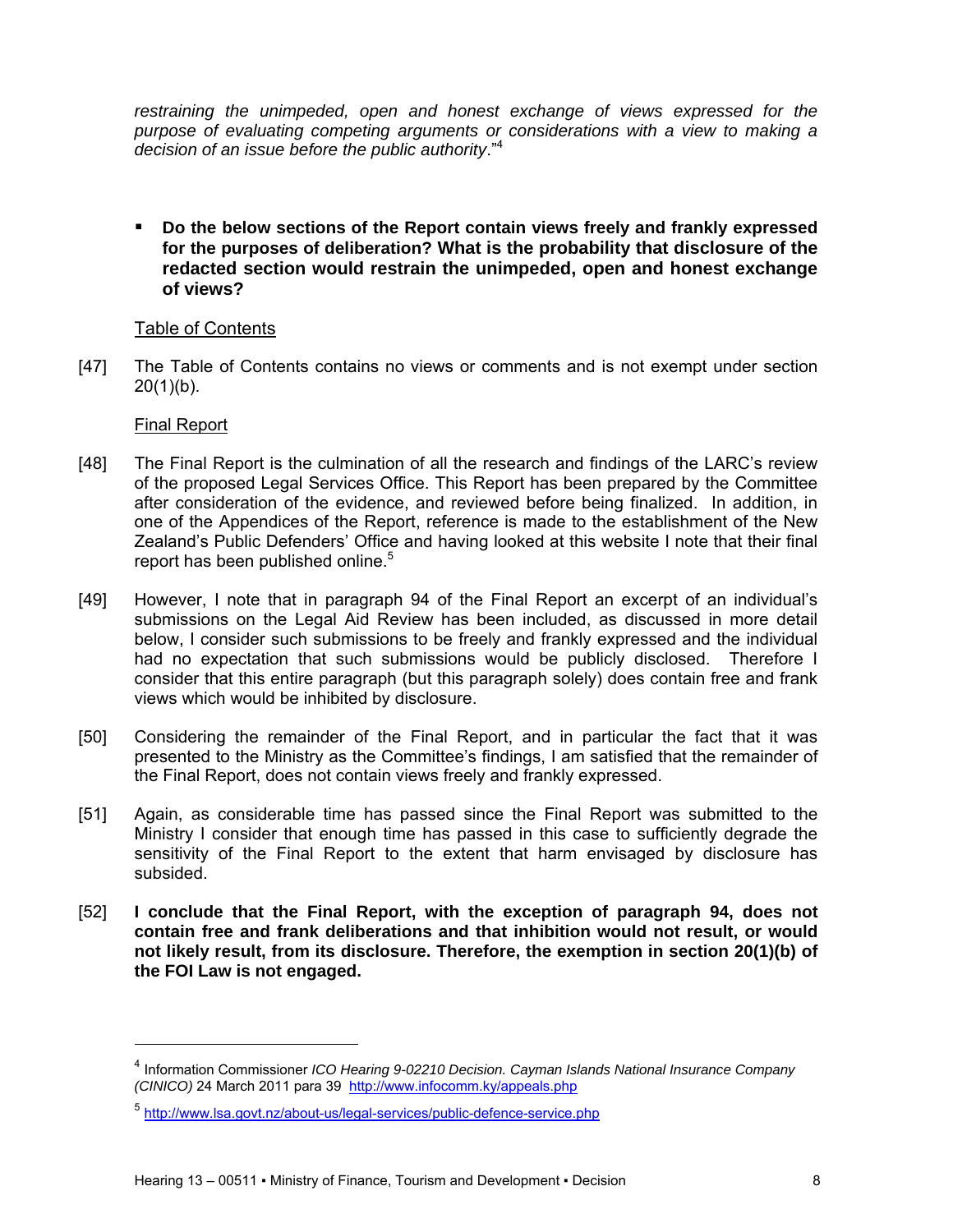### Appendix A – Meeting Minutes

- [53] Appendix A contains the meeting minutes from the LARC; the minutes contain a detailed account of each meeting and include comments and views of each of the members of the Committee. The comments and views at these meetings are expressed frankly and openly. Reference is made to these meetings in the Final Report but in a considered form and from the viewpoint of the Committee rather than a specific individual. I consider in relation to this part of the Report that the members of the Committee should be allowed some private space to develop their thinking and arrive at a settled view without their discussions or incomplete lines of thought being released into the public domain with the risk that this would inhibit open exchanges of views in the future. I consider that the Final Report provides a fair representation of the conclusion of these meetings. If these minutes were disclosed then it would set a precedent and might result in similar committees finding it impossible to recruit individuals or have open and honest discussions.
- [54] **I consider that disclosure of Appendix A would inhibit views freely and frankly expressed for the purposes of deliberation and that their disclosure would likely inhibit future participation in similar discussions. Therefore, Appendix A is exempt under section 20(1)(b) of the FOI Law.**

### Appendix C (after the Legal Aid Application form)

- [55] Appendix C (after the Legal Aid Application form) contains a list of Legal Aid Attorneys and examples of legal aid cases. It is therefore a factual report rather than one containing comments or views.
- [56] **I am satisfied that this part of Appendix C does not contain views freely and frankly expressed, as it is factual information. Therefore I do not consider inhibition would result from its disclosure and it is therefore not exempt under section 20(1)(b) of the FOI Law. It may however be exempt under another section of the FOI Law which will be considered below.**

## Appendix D – Legal Aid contributions

- [57] Appendix D is a factual listing of the legal aid contributions for a specific year. It does not contain any views or comments.
- [58] **Consequently, Appendix D cannot be considered exempt under section 20(1)(b) of the FOI Law, but it may be exempt under another section of the FOI Law which will be considered below.**

## Appendix E – Public Input

l

[59] Appendix E contains responses to the Committee following an invitation to the public to submit comments on any aspect of the regulation of legal aid in the Cayman Islands $6$ . These submissions reflect the parties' views and were submitted in an open and candid manner. A public authority might find it impossible to secure such views in the future if this Appendix was released. In addition, these submissions will also have been

<sup>&</sup>lt;sup>6</sup> http://www.gov.ky/portal/page?\_pageid=1142,3506620&\_dad=portal&\_schema=PORTAL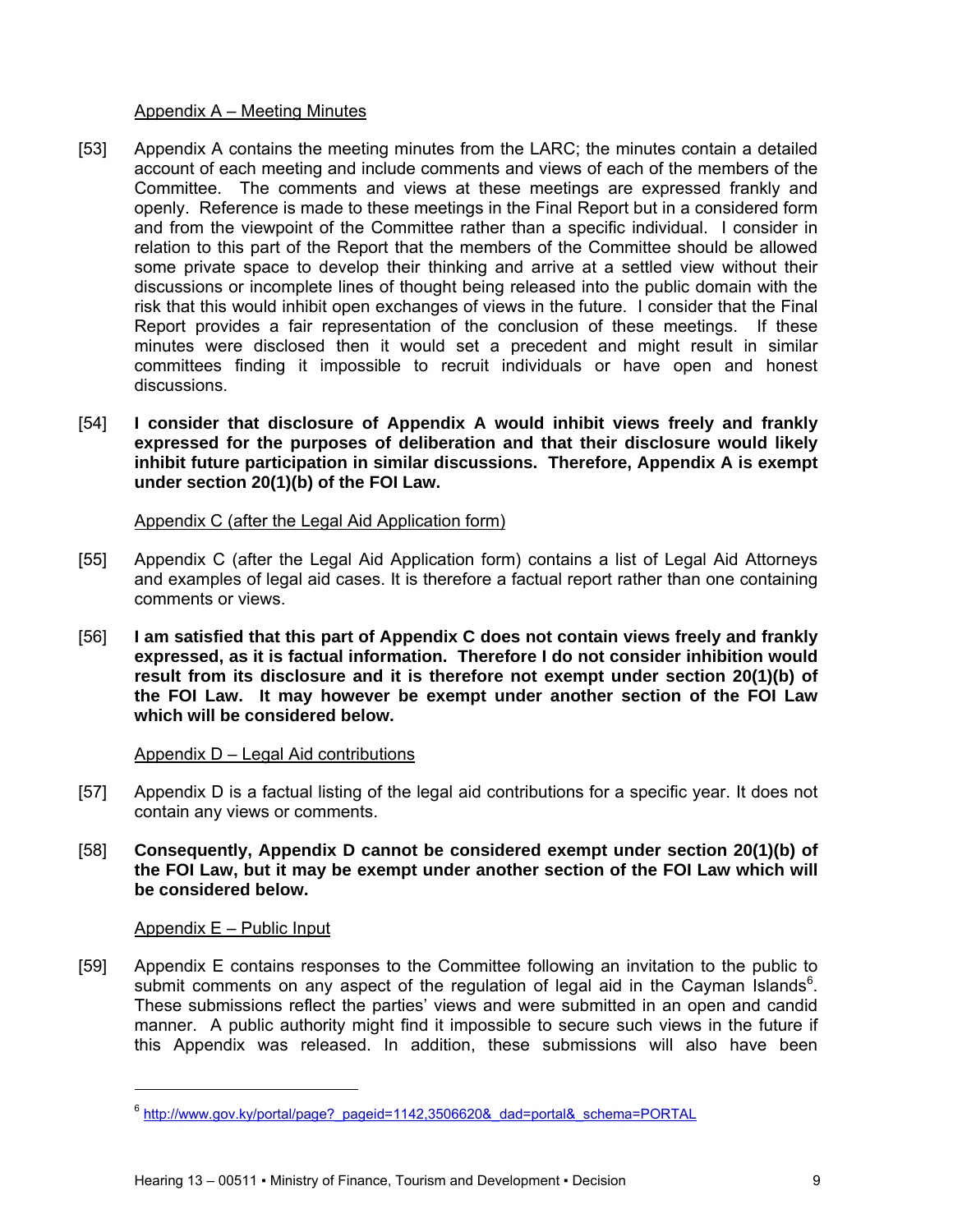considered for the Final Report. One such submission has been erroneously included in Appendix F.

[60] **Therefore, I have concluded that Appendix E (and the last page of Appendix F) is exempt under section 20(1)(b) of the FOI Law as disclosure would inhibit those individuals who provided their views and other individuals from providing such views in the future.** 

Appendix G contains 2 distinct parts which will be considered separately.

#### Appendix G – Draft proposals and discussions

[61] Parts of Appendix G contain early drafts of the Final Report, which can be withheld under section 20(1)(b), parallel to my consideration of Appendix A, above. Individuals should be allowed private space to develop their thinking and arrive at a settled view without their incomplete lines of thought being released into the public domain with the risk that this would undermine future participation or inhibit free and frank deliberations.

### [62] **Therefore, I find that the draft proposal and discussions in Appendix G are protected under section 20(1)(b).**

Appendix G – Proposed Legal Service Office set up

[63] **This section of Appendix G contains records relating to the physical set-up of the Legal Services Office, and cannot be exempted under 20(1)(b).** 

Appendix H – Proposal submitted by a commercial company

[64] This Appendix contains a commercial proposition to the Committee to assist in the Legal Aid process. It is a sales document, and it does not contain views or advice.

### [65] **I do not find that Appendix H is exempt under section 20(1)(b) of the FOI Law.**

#### Appendix I – Correspondence

- [66] Similar to Appendix E, Appendix I contains inputs from third parties on the Legal Aid Review, as well as individuals' views and comments. I believe that such input was freely and frankly provided for the purpose of deliberation, and that disclosure would be likely to restrain the open and honest exchange of such views in the future.
- [67] **I find that Appendix I is exempt under section 20(1)(b) of the FOI Law as disclosure would inhibit those individuals who provided their views and other individuals in the future providing such views.**

#### Appendix J – Review of public defenders office in other jurisdictions

[68] Appendix J provides a summary of the public defenders offices in other jurisdictions and proposes how the Cayman Government should take forward such an office in the Cayman Islands. Having noted that a large proportion of this Appendix is taken from publicly available documents on the internet, in my opinion any reasonable person with access to the internet could find out the same or similar information.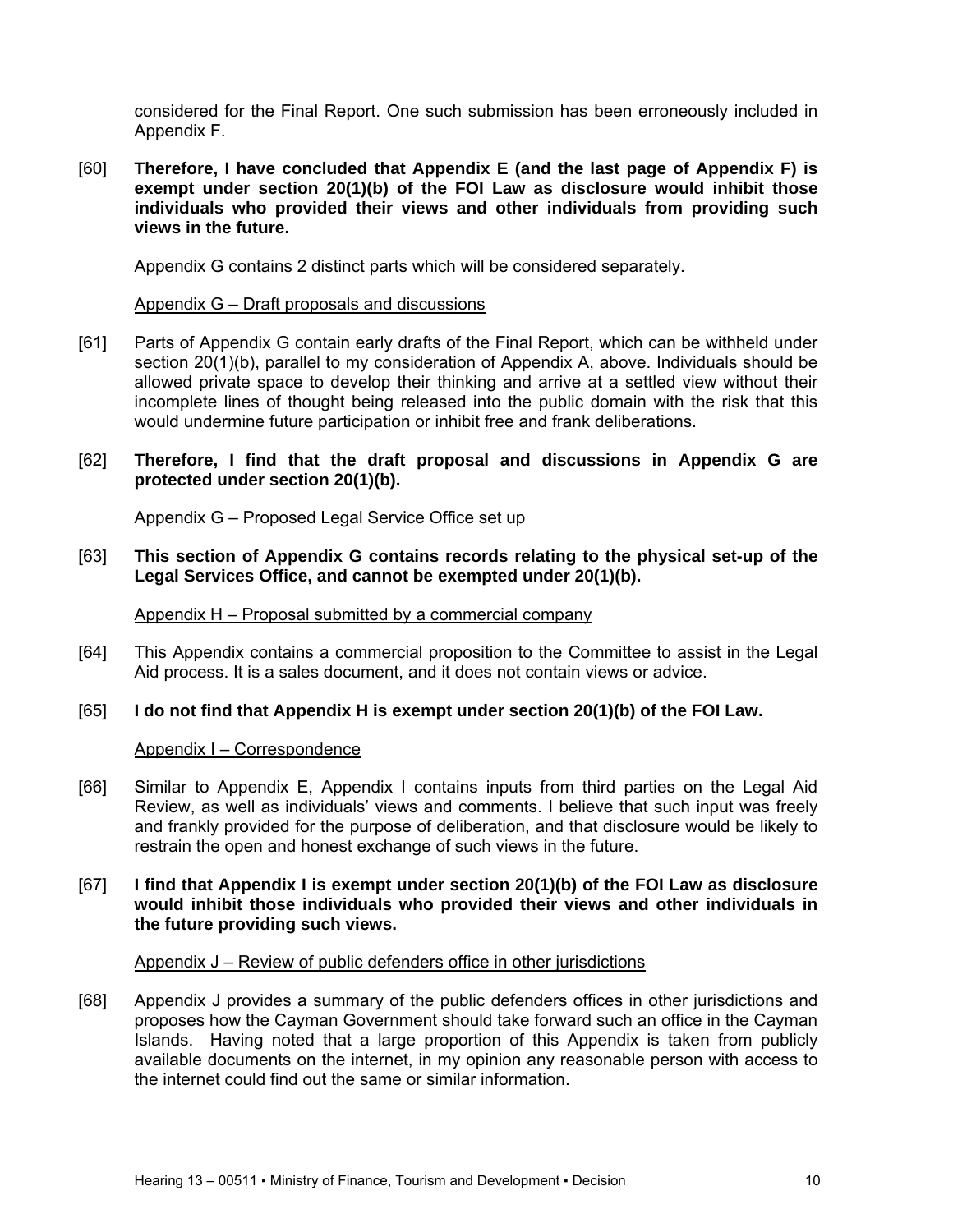- [69] **I do not find anything new or unique in Appendix J, and conclude that the exemption in section 20(1)(b) of the FOI Law does not apply to this Appendix as it contains no views and I cannot identify any inhibition that would be caused by the disclosure of this Appendix.** 
	- **Conclusion on whether disclosure would inhibit the free and frank exchange of views for the purposes of deliberation.**
- [70] **Having considered the Final Report and its Appendices in detail, I accept that disclosure of the following parts would make it less likely that individuals would engage in discussions of this type in future with the same degree of openness and frankness. I find that the exemption in section 20(1)(b) applies to the following parts of the responsive record:** 
	- **Paragraph 94 of the Final Report section**
	- **Appendix A**
	- **Appendix E and the last page of Appendix F**
	- **Appendix G (Draft Proposals and Discussions)**
	- **Appendix I.**
- [71] The remainder of the responsive record is not exempt from disclosure under section  $20(1)(b)$ .

# **Consideration of the public interest test in relation to section 20(1)(b)**

- [72] As I am satisfied that the exemption in section 20(1)(b) applies to the parts of the Report identified above, I am required to go on to consider the application of the public interest test in section 26(1) in relation to these parts. I must therefore consider whether, in all the circumstances of the case, the public interest in disclosing these parts of the responsive record is outweighed by the public interest in maintaining the exemption.
- [73] As noted above, I decided to consider the application of the exemption in section 20(1)(b) on my own volition. Consequently, the Applicant and the Ministry have not provided submissions on the basis of this exemption. However, the general public interest factors listed in both their submissions are also relevant in the application of section 20(1)(b) and I am therefore applying these here.
- [74] The Applicant's submission commented that the Report is a public document, paid for by public money and designed to influence public policy. As such, the Applicant considers that the public has the right to know its content. In addition, the Applicant commented that the Legal Aid review was suggested by the then Governor Stuart Jack in 2009, in order to inform the public debate on the consistently thorny issue of Legal Aid, and to examine the current situation and future options.
- [75] I acknowledge that there is a general public interest in the disclosure of the Report, which would allow the public to see for itself the full background to the Legal Aid review, and learn about the matters discussed and the points raised. I also acknowledge the public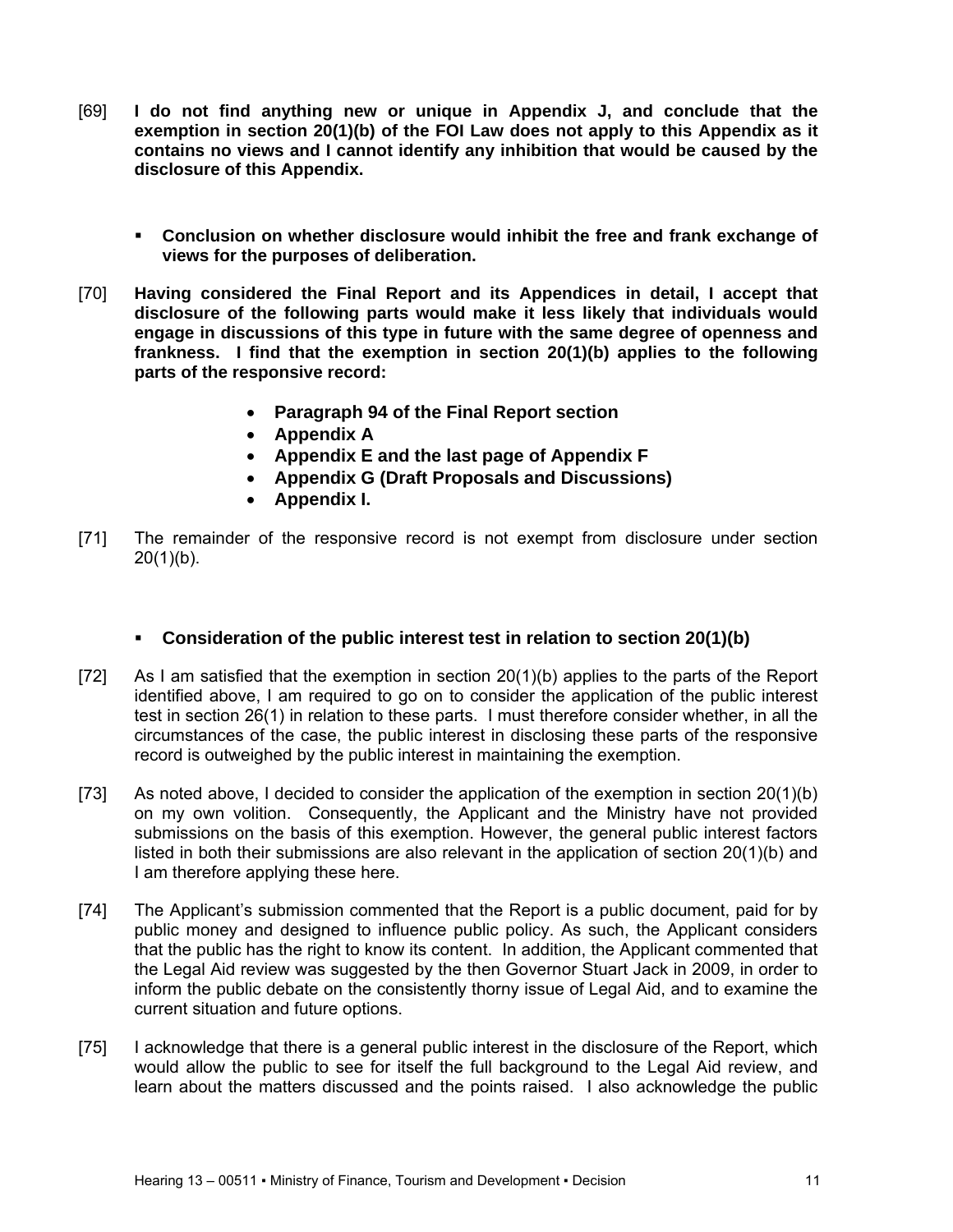interest in being able to demonstrate that decisions are made after a full and thorough consultation.

- [76] The Ministry provided comments on the public interest for and against the disclosure of the Report. The factors for disclosure which they identify are:
	- The promotion of greater public understanding of the process and decision to establish the Legal Services Office.
	- The provision of reasons for any decision taken by the Government to establish the Legal Services Office.
	- The promotion of accountability of and within the Government in relation to the establishment of the Legal Services Office.
	- To facilitate public participation in decision making by the Government.
- [77] The Ministry also identified the following factors against disclosure:
	- The Report was prepared in confidence in order to inform policy development and there is a strong public interest in Ministers being able to discuss and debate the pros and cons of particular policy options in private before their final decisions come under scrutiny.
	- Disclosure would significantly inhibit the Government's ability to commission advice and would eradicate the "free space" that those at the highest level of Government should have in order to use imagination and consider radical policy options, without concern that every detail of their consideration will be publicly discussed.
	- Independent experts would be reluctant to be frank and candid in their advice in future if they realized that their views, provided on a confidential basis would be disclosed.
	- The ability of the Government to arrive at fully informed decisions would be adversely affected in the absence of significant and meaningful input to policy issues from experienced and qualified persons.
	- Governance is enhanced or improved where advisers as well as Ministers are encouraged to provide an input to policy formulation without the fear of castigation or mockery from the public.
- [78] Having considered these public interest arguments, I regard that the Final Report, by itself, provides a clear indication of the decision-making process, and that the disclosure of further information would add little or no instructional value for the Applicant. Specifically, the disclosure of the parts of the responsive record to which I have determined the exemption in section 20(1)(b) applies would not significantly provide additional insights into the basis upon which the Report's conclusions are founded. Nor would they significantly demonstrate further reasons why any decision was taken, or increase Government accountability or public participation in decision making in respect of the Legal Aid review exercise. If these records were disclosed, I find that the circumspection that would inevitably follow would not be in the public interest, and would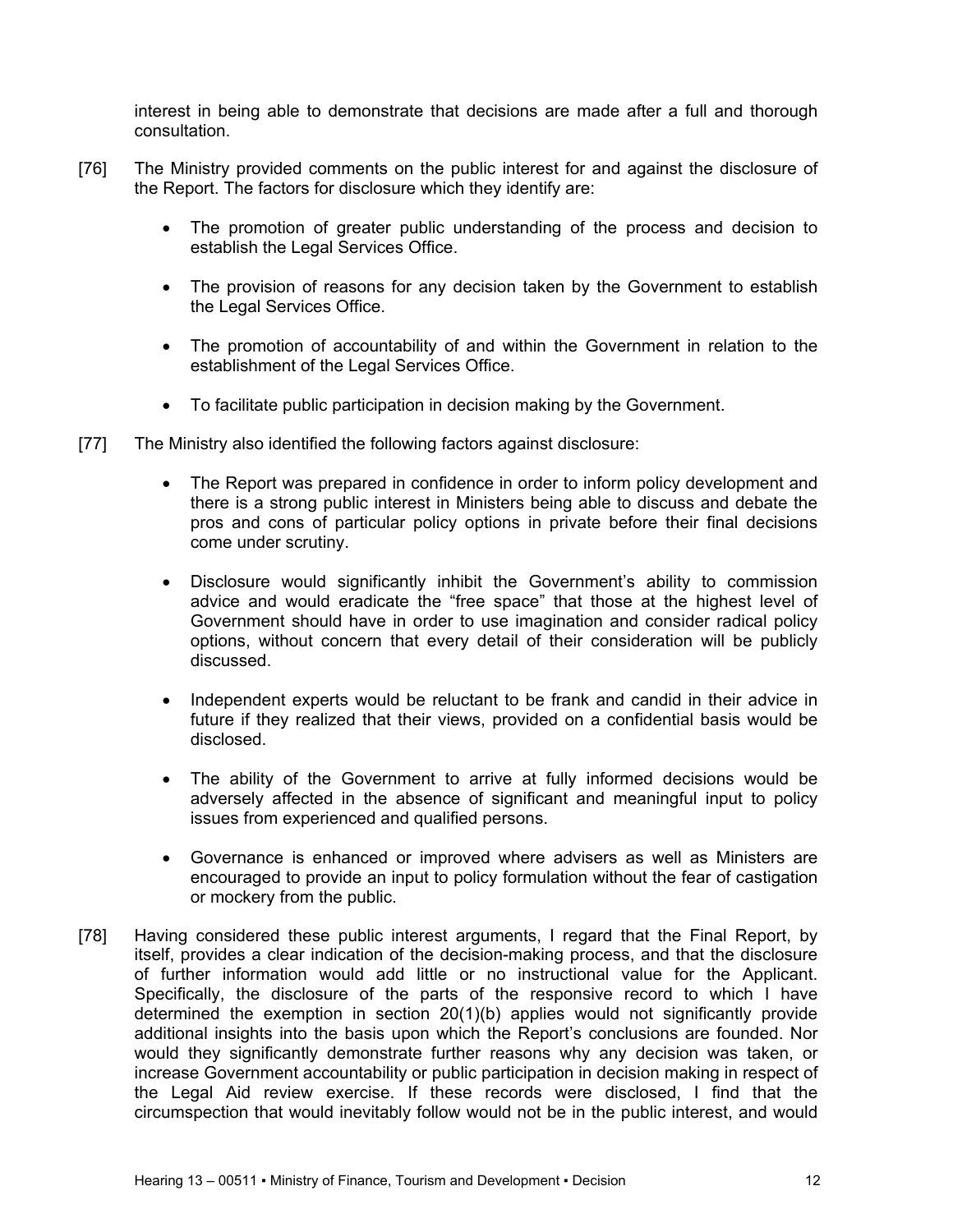unduly inhibit that due consideration be given to all opinions before arriving at an agreed position in the future.

[79] **Therefore, in relation to paragraph 94 of the Report and Appendices A, E, G (Draft Proposals and Discussions), and I, I find that the public interest in ensuring that officials continue to have a private space within which to deliberate and formulate an appropriate response to contentious issues, outweighs the public interest in disclosing these parts of the responsive record. Therefore, the exemption in section 20(1)(b) of the FOI Law applies, and these parts of the responsive record may be withheld.** 

## **5. Section 23(1)**

l

- [80] As I have already found that the Appendices A, B, C (up to, and including, the Legal Aid Application form), E, F, G (Draft Proposals and Discussions), I, J and K are exempt under sections 9(d) or 20(1)(b), I will not consider whether these Appendices are exempt under section 23(1).
- [81] This leaves the consideration of whether section 23(1) applies to the Table of Contents, Final Report, Appendix C (after the Legal Aid Application form), Appendix D, Appendix G (Proposed Legal Service Office set up) and Appendix H.
- [82] Personal information must first be about an identifiable individual. Most of the time, this means that the name of the individual is contained in the record but, in other cases, it may be possible to identify an individual through some other information in the record. In any situation where the identity of the individual can be ascertained or deduced by the information in the record, that information is personal information for the purposes of the FOI Law, unless it is excluded from the definition of personal information in the Regulations.<sup>7</sup>
- [83] Considering the sections of the responsive record referred to in paragraph [81], I am satisfied that these sections contain some personal information.
- [84] Having found that the above sections of the responsive record contain personal information, I must now decide whether disclosure of that information would be unreasonable. Section 23(1) of the FOI Law states:

*"Subject to the provisions of this section, a public authority shall not grant access to a record if it would involve the unreasonable disclosure of personal information of any person, whether living or dead."* 

[85] Public authorities cannot automatically assume that the FOI Law protects all personal information from disclosure by virtue of section 23(1). The only personal information protected is that which would be unreasonable to disclose.

<sup>7</sup> Guidance on the definition of "Personal Information" is set out in regulation 2 of the *Freedom of Information (General) Regulations, 2008*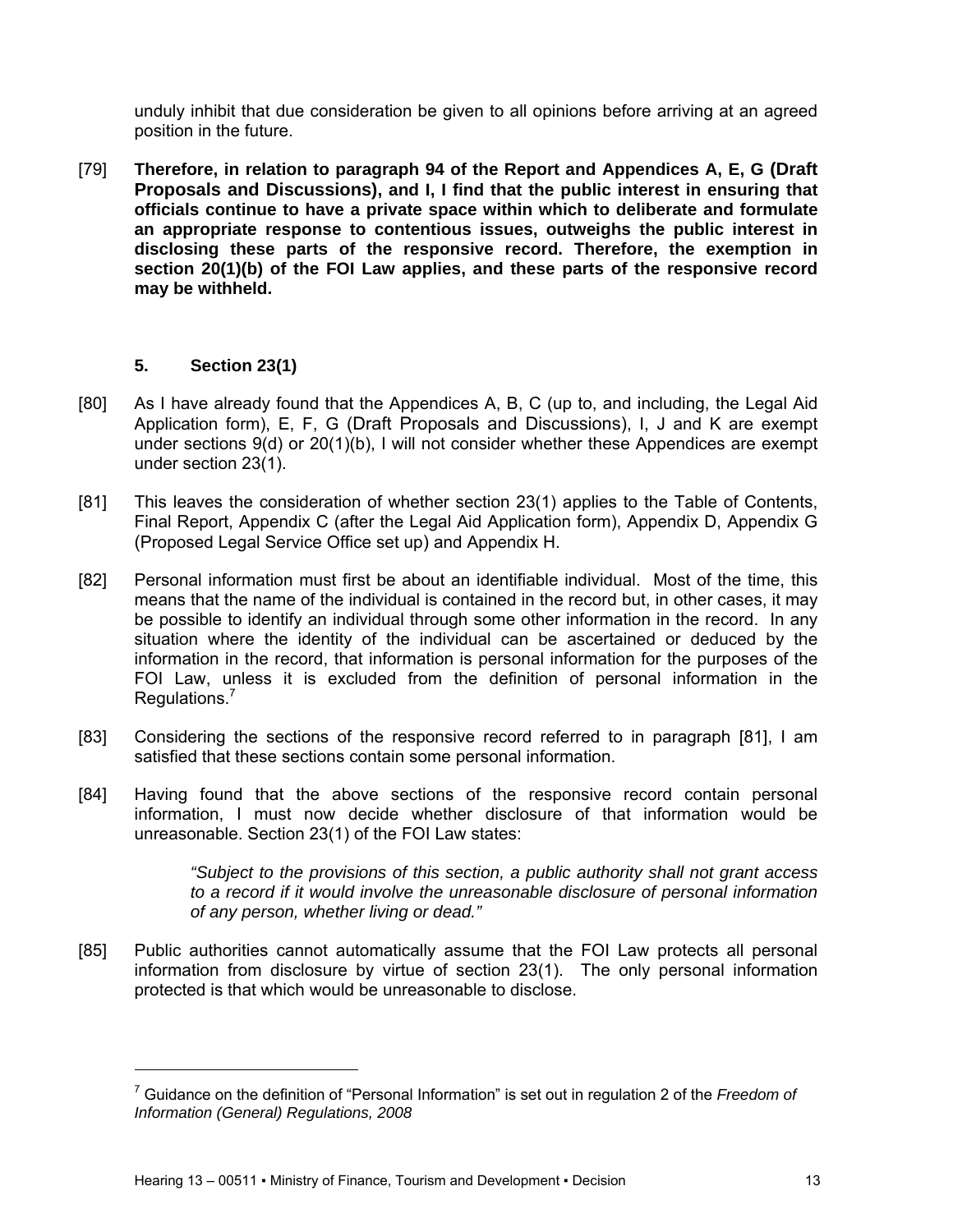- [86] As I found in Hearing Decision 8-01610 $^{8}$ , in determining what is unreasonable, it is important to consider all of the circumstances relevant to the request, including:
	- **(a)** Is the information sensitive?
	- **(b)** Would disclosure prejudice the privacy of the individual?
	- **(c)** Has the information "expired"?
	- **(d)** Is the information required for the fair determination of someone's rights?
	- **(e)** Does the social context render disclosure reasonable?
	- **(f)** Is there any suggestion of procedural irregularities?

### **(a) Is the information sensitive?**

[87] It is my view that the examples of legal aid cases in Appendix C, and the whole of Appendix D contain sensitive personal information, including details of individual cases. However I do not find that the personal information in the remaining parts under consideration is particularly sensitive.

### **(b) Would disclosure prejudice the privacy of the individual?**

[88] Taking each of the remaining sections of the Report:

### Table of Contents

[89] Items 5 and 6 of the Table of contents contain names of private individuals the disclosure of which would prejudice the privacy of the individuals. Item 11 also contains the name of a private individual. However this is in relation to a report which is publicly available and therefore would not prejudice the rights of the said individual.

### Final Report

- [90] Although the Final Report contains some personal information, the majority of it is in the form of names of individuals in relation to the organizations they represent. This information is already in the public domain, and in any event does not include details relating to their personal lives, and the disclosure of this personal information would not prejudice the privacy of the individuals.
- [91] However, paragraphs 42 and 43 refer to specific individuals and their comments on the legal aid review, and I consider that their names (and their names solely) should be withheld. (Paragraph 94 of the Final Report also contains submissions from an identifiable individual, and I have already upheld the withholding of this paragraph for different reasons).

<sup>&</sup>lt;sup>8</sup> Campbell v MGN Ltd [2004] 2 All ER 995 para 99.; these, or similar considerations are standard in many Freedom of Information and Privacy laws, including the British Columbia, Alberta and Ontario Freedom of Information and Protection of Privacy Acts; Information Commissioner's Office *ICO Hearing 8-01610 Decision Health Regulatory Services (HRS)* 4 March 2011 p.10 http://www.infocomm.ky/pubdocs/file/March%202011/ICO%20Decision%208-01610%20HRS%20(FINAL).pdf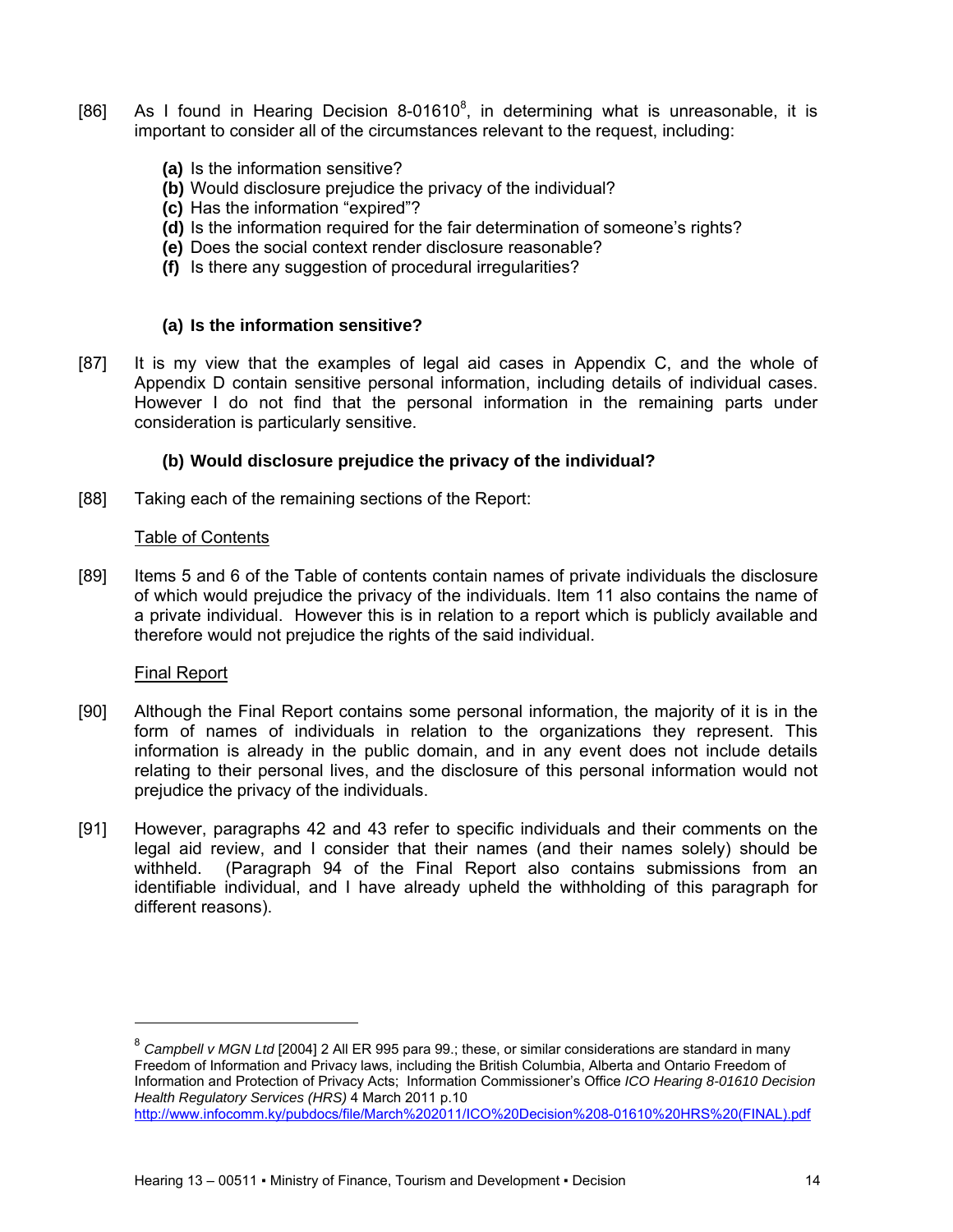## Appendix C (Legal Aid Attorneys)

[92] Although the names of individuals in this section of Appendix C do not constitute sensitive personal information, disclosure could nonetheless prejudice the individuals concerned since the record contains additional personal information. The named attorneys provide a public service when they take up a legal aid case but are not employed directly by a public authority and the attorneys' private employing firms are not subject to the FOI Law. I have therefore concluded that it would prejudice the individuals concerned if the information was disclosed.

## Appendix C (Legal Aid applications) and Appendix D (Legal Aid case financial information)

[93] These parts of the responsive record contain sensitive personal information that is not in the public domain. I consider that disclosure of this information would substantially prejudice the privacy of the individuals concerned.

## Appendix G (Proposed Legal Service Office set up)

[94] Although this part of Appendix G contains some names of individuals in relation to the organizations they represent, this information is already in the public domain, and in any event does not include details relating to their personal lives, and the disclosure of this personal information would not prejudice the privacy of the individuals.

## Appendix H (Commercial offering)

[95] This record contains some personal information on an employee of a private company. However, the information relates to the individual's career rather than to their home or family life. I do not find that disclosure would prejudice the individual concerned.

## **(c) Has the information "expired"?**

- [96] The personal information in the Table of Contents and Final Report has not expired and is still relevant and it is therefore not appropriate to disclose.
- [97] The records within Appendices C and D date from a few years ago, but the information has not expired, especially as it relates to the individuals' personal rather than their professional life. Also, the list of Legal Aid attorneys, although old, it is not expired as it contains information on individuals who are still active as attorneys. As such, I cannot find that the age of the record is a factor in favor of finding its disclosure more reasonable.

## **(d) Is the information required for the fair determination of someone's rights?**

[98] As further explained below, the personal information could not be used by the Applicant in any form to further their needs or assist individuals applying for legal aid. Therefore, the withholding of the parts of the responsive record under consideration here will not affect the Applicant's rights.

## **(e) Does the social context render disclosure reasonable?**

[99] Within the context of the issues surrounding the responsive record, I believe that disclosure of the parts of the Report which I have determined to be protected by section 23(1), without the consent of the individuals concerned, would be an unreasonable invasion of their privacy.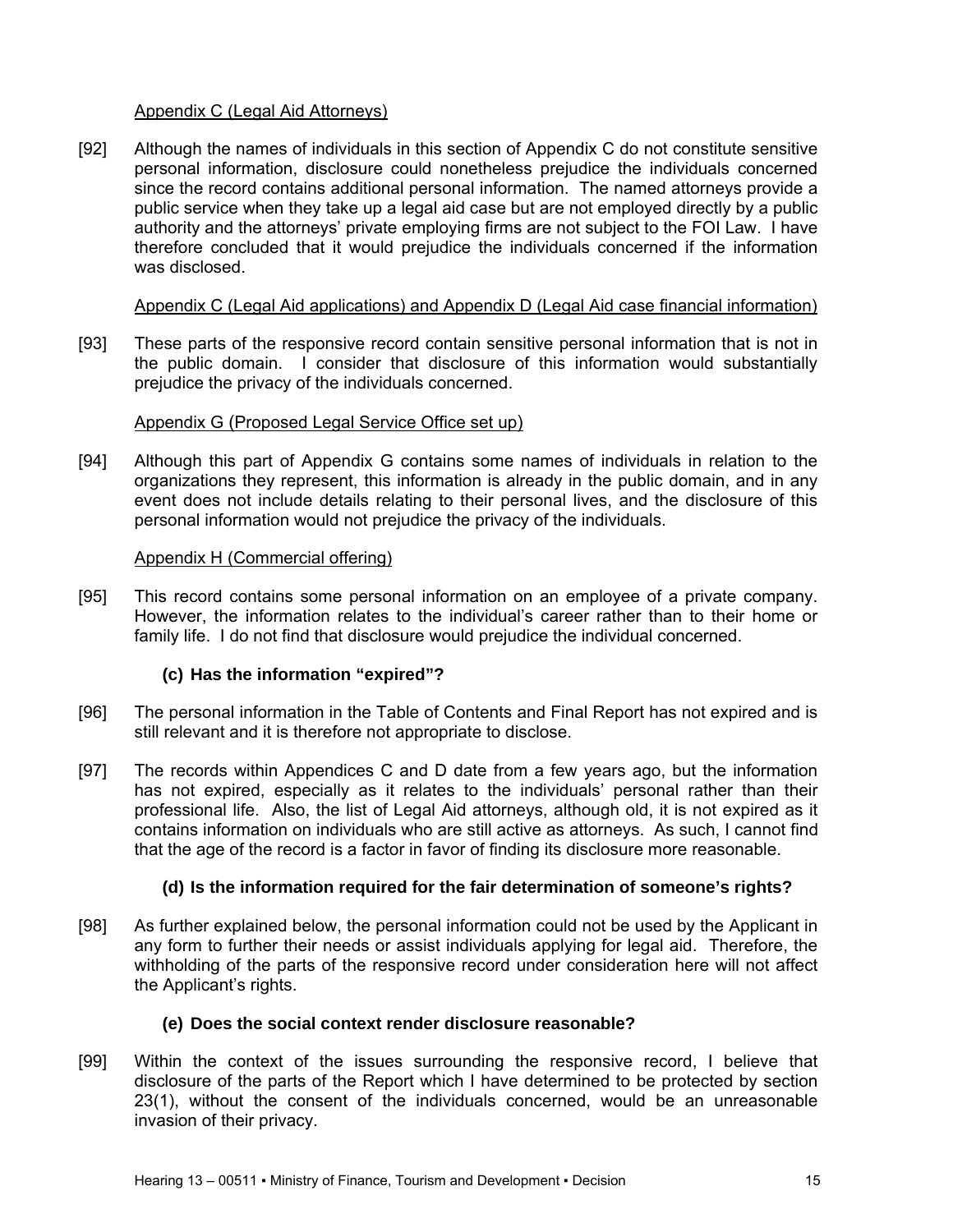### **(f) Is there any suggestion of procedural irregularities?**

- [100] I have found no procedural irregularities relating directly to the content or context of the responsive records. Procedural matters relating to the handling of the FOI request are addressed above.
- [101] **On balance, I conclude that the disclosure of names of individuals in items 5 and 6 of the Table of Contents and in paragraphs 42 and 43 of the Final Report would be an unreasonable disclosure of personal information under section 23(1). In addition, it would be unreasonable to disclose the personal information which constitutes Appendices C (Legal Aid Attorneys and Legal Aid Applications) and Appendix D.**

### **Consideration of the public interest test in relation to section 23(1)**

- [102] Having found that disclosure of the information as set out in paragraph [101] above would be unreasonable, I am now required to apply the public interest test as per section 26(1).
- [103] Applying the public interest factors as discussed earlier, I do not find that the public interest in disclosing the information under consideration outweighs the public interest in maintaining the exemption under section 23(1).
- [104] **I therefore conclude that the disclosure of names of individuals items 5 and 6 of the Table of Contents and in paragraphs 42 and 43 of the Final Report would be an unreasonable disclosure of personal information and their disclosure would not be in the public interest. In addition, it would be unreasonable to disclose the personal information which constitutes Appendices C (Legal Aid Attorneys and Legal Aid Applications) and Appendix D, and the disclosure of this information would not be in the public interest.**

## **F. FINDINGS AND DECISION**

Under section 43(1) of the *Freedom of Information Law*, I make the following findings and decision:

### **Findings:**

- 1. Sections 11(2)(b) and 19(1)(a) do not apply to the responsive record.
- 2. The Table of Contents is not exempt and should be disclosed except for the names of individuals in items 5 and 6 which are exempt from disclosure under section 23(1).
- 3. The Final Report is not exempt and should be disclosed except for the names of individuals in paragraph 42 and 43 which are exempt under section 23(1), and paragraph 94 in its entirety which is exempt under section 20(1)(b).
- 4. Appendix A is exempt under section 20(1)(b).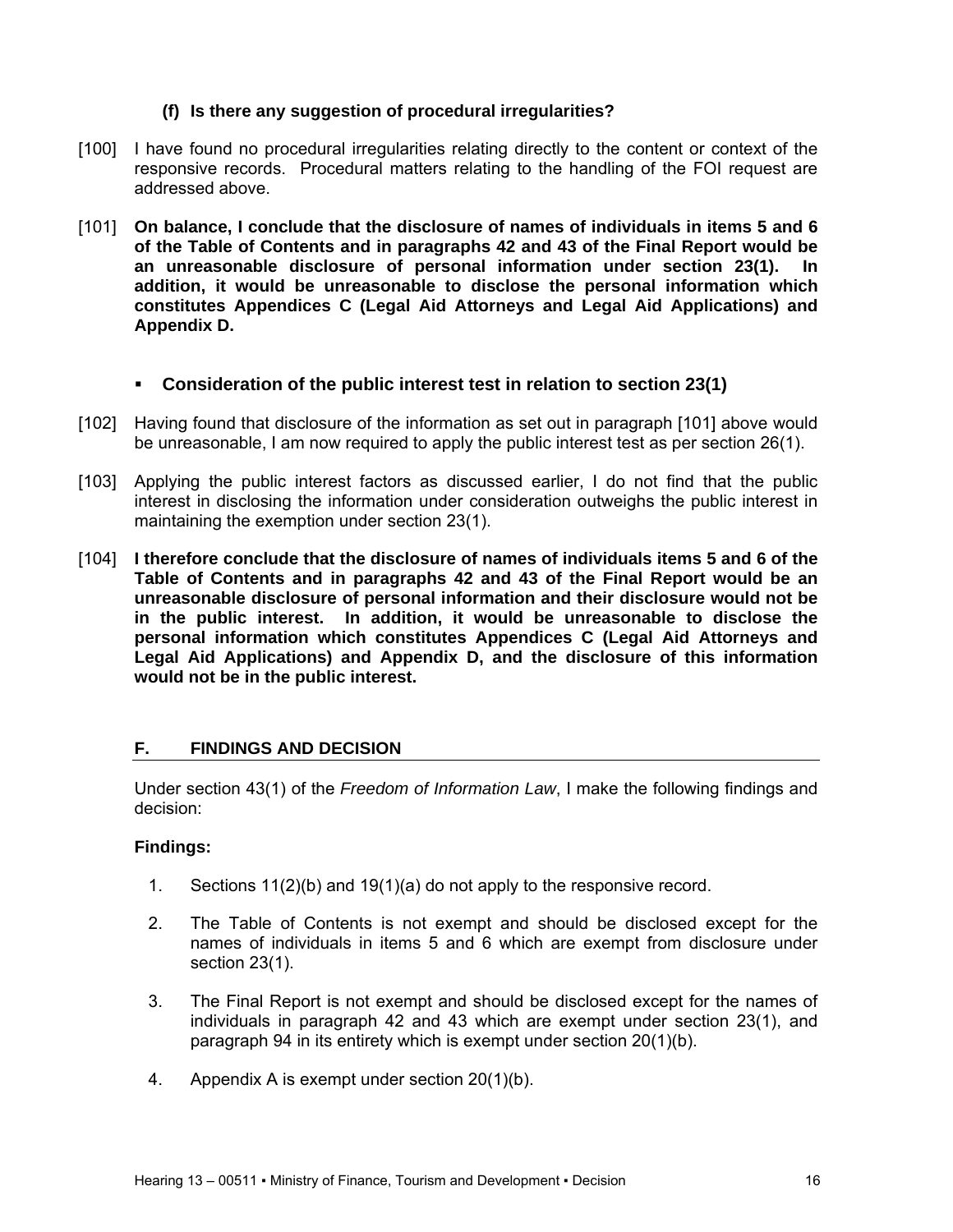- 5. Appendix B is publicly available and should be disclosed to the Applicant as per section 49(1)(b).
- 6. Appendix C (up to and including the Legal Aid Application Form) is publicly available and should be disclosed to the Applicant.
- 7. Appendix C (Legal Aid Attorneys and Legal Aid Applications) is exempt under section 23(1).
- 8. Appendix D is exempt under section 23(1).
- 9. Appendix E is exempt under section 20(1)(b).
- 10. Appendix F is publicly available and should be disclosed to the Applicant, with the exception of an email on the last page which it appears should have been included in Appendix E and is exempt under section 20(1)(b).
- 11. Appendix G (Draft proposals and discussions) is exempt under section 20(1)(b).
- 12. Appendix G (Proposed Legal Service Office set up) is not exempt and should be disclosed to the Applicant.
- 13. Appendix H is not exempt and should be disclosed to the Applicant.
- 14. Appendix I is exempt under section 20(1)(b).
- 15. Appendix J is not exempt and should be disclosed to the Applicant.
- 16. Appendix K is publicly available and should be disclosed to the Applicant.

### **Decision:**

I overturn the decision of the Ministry of Finance, Tourism and Development to withhold a copy of the Legal Aid Review Committee's Report on Legal Aid dated March, under sections 11(2)(b) and 19(1)(a) of the *Freedom of Information Law* 2007. However, in considering additional exemptions I find that certain sections of the Report can be withheld and disclosed as detailed in my findings above.

Some parts of the Report, as detailed in my findings above, should be redacted or withheld as permitted under section 12(1) of the FOI Law. As per section 12(2)(b) of the Law, the Applicant shall be informed of the statutory provision by virtue of which such deleted matter is exempt matter.

Concurrently, the Ministry of Finance, Tourism & Development is required to forward me a copy of the cover letter to the Applicant as well as a copy of the record it supplies to the Applicant.

As per section 47 of the *Freedom of Information Law,* 2007 the Applicant or the Public Authority may, within 45 days of the date of this Decision, appeal to the Grand Court by way of a judicial review of this Decision.